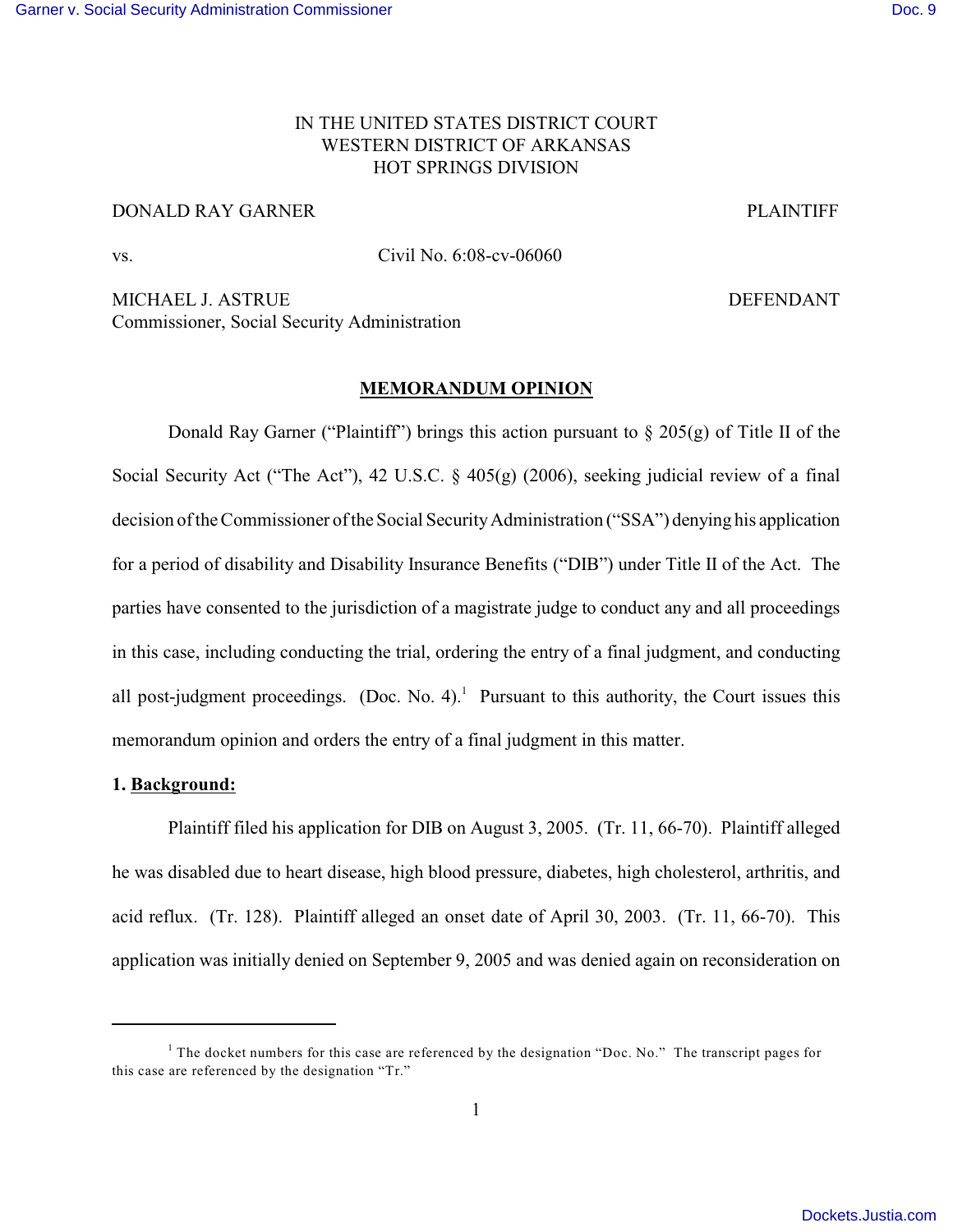January 18, 2006. (Tr. 29-30).

On February 14, 2006, Plaintiff requested an administrative hearing on his application. (Tr. 31). In this request, Plaintiff stated the following: "I am permanently & totally disabled." *See id.* This hearing was held on April 5, 2007 in Hot Springs, Arkansas. (Tr. 238-263). Plaintiff was present and was represented by counsel, Shannon Carroll, at this hearing. *See id.* Plaintiff and Vocational Expert ("VE") Nancy Hughes testified at this hearing. *See id.* On the date of this hearing, Plaintiff was fifty-four (54) years old, which is defined as a "person closely approaching advanced age" under 20 C.F.R. § 404.1563(d) (2009), and had received his high school diploma. *See id.* 

On February 13, 2008, the ALJ entered an unfavorable decision denying Plaintiff's application for DIB. (Tr. 11-17). In this decision, the ALJ determined Plaintiff met the insured status requirements of the Act through December 31, 2008. (Tr. 13, Finding 1). The ALJ determined Plaintiff had not engaged in Substantial Gainful Activity ("SGA") since April 30, 2003, his alleged onset date. (Tr. 13, Finding 2). The ALJ determined Plaintiff had the following severe impairments: diabetes, coronary artery disease, hypothyroidism, arthritis, and hypertension. (Tr. 13, Finding 3). The ALJ also determined, however, that Plaintiff did not have an impairment or a combination of impairments that met or medically equaled one of the listed impairments in the Listing of Impairments in Appendix 1 to Subpart P of Regulations No. 4 ("Listings"). (Tr. 13, Finding 4).

In this decision, the ALJ evaluated Plaintiff's subjective complaints and determined his RFC. (Tr. 13-16, Finding 5). First, the ALJ evaluated Plaintiff's subjective complaints pursuant to the requirements of *Polaski v. Heckler,* 739 F.2d 1320 (8th Cir. 1984) and found his claimed limitations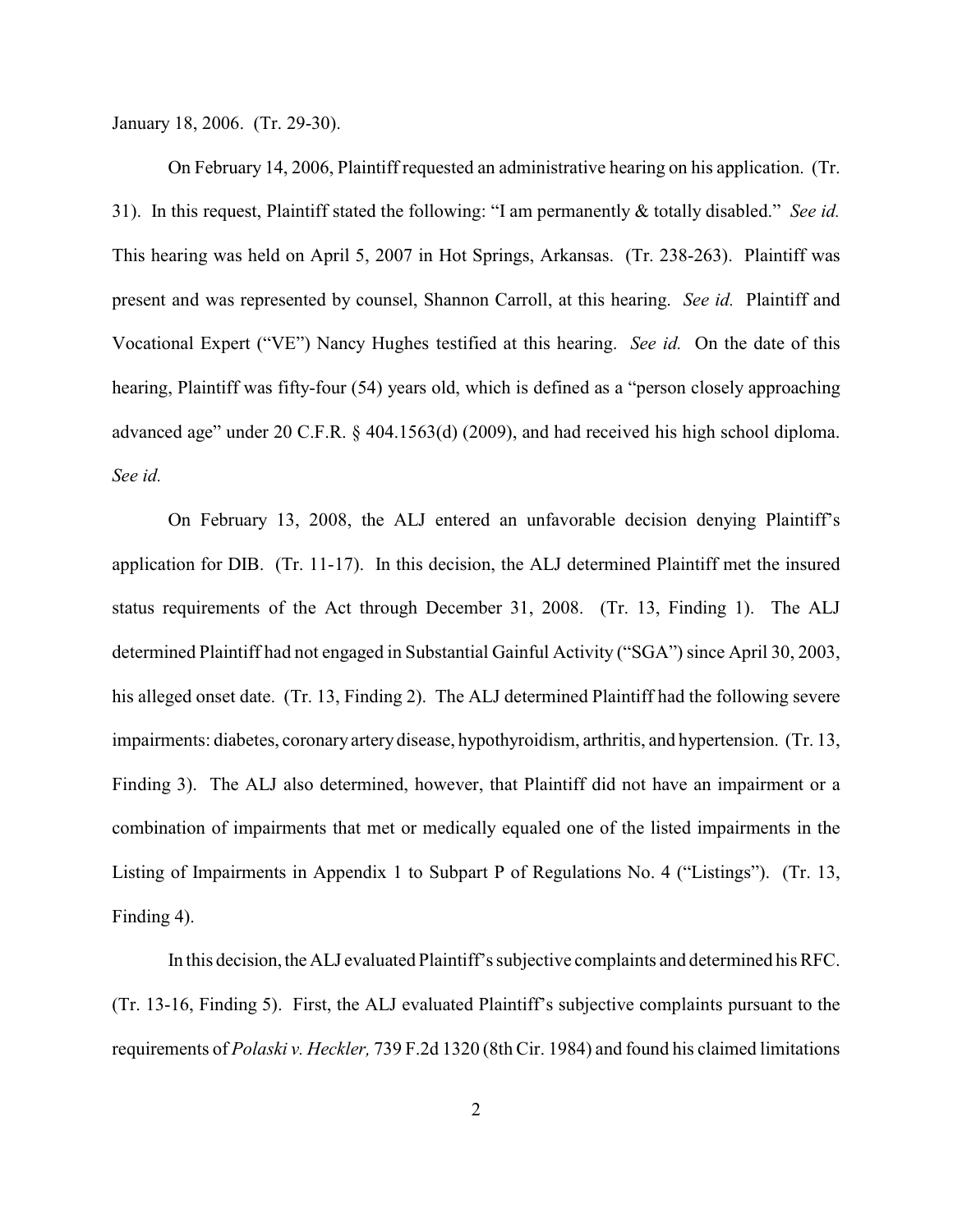were not totally credible. *See id.* Second, the ALJ determined, based upon this review of Plaintiff's subjective complaints, the hearing testimony, and the evidence in the record, that Plaintiff retained the RFC for light work. *See id.* According to the Social Security Regulations ("Regulations"), "light work" involves the following:

Light work involves lifting no more than 20 pounds at a time with frequent lifting or carrying of objects weighing up to 10 pounds. Even though the weight lifted may be very little, a job is in this category when it requires a good deal of walking or standing, or when it involves sitting most of the time with some pushing and pulling of arm or leg controls. To be considered capable of performing a full or wide range of light work, you must have the ability to do substantially all of these activities. If someone can do light work, we determine that he or she can also do sedentary work, unless there are additional limiting factors such as loss of fine dexterity or inability to sit for long periods of time.

20 C.F.R. § 404.1567 (2006).

The ALJ then proceeded to Step Four of the Analysis and evaluated whether Plaintiff would be able to return to his PRW. (Tr. 16, Finding 6). Plaintiff and the VE testified at the administrative hearing regarding this issue. (Tr. 238-263). Specifically, Plaintiff and the VE testified that Plaintiff's PRW included work as a restaurant manager (light, skilled work). (Tr. 242-243, 261). The ALJ determined, considering his RFC for light work, that Plaintiff would be able to perform this PRW as a restaurant manager. (Tr. 16, Finding 6). Thereafter, the ALJ determined Plaintiff had not been under a disability, as defined by the Act, from April 30, 2003 through the date of his decision or through February 13, 2008. (Tr. 16, Finding 7).

Plaintiff requested that the Appeals Council review the ALJ's unfavorable decision. (Tr. 6). *See* 20 C.F.R. § 404.968. On May 5, 2008, the Appeals Council declined to review the ALJ's unfavorable decision. (Tr. 3-5). On June 6, 2008, Plaintiff filed the present appeal. (Doc. No. 1). The parties consented to the jurisdiction of this Court on June 18, 2009. (Doc. No. 4). Both parties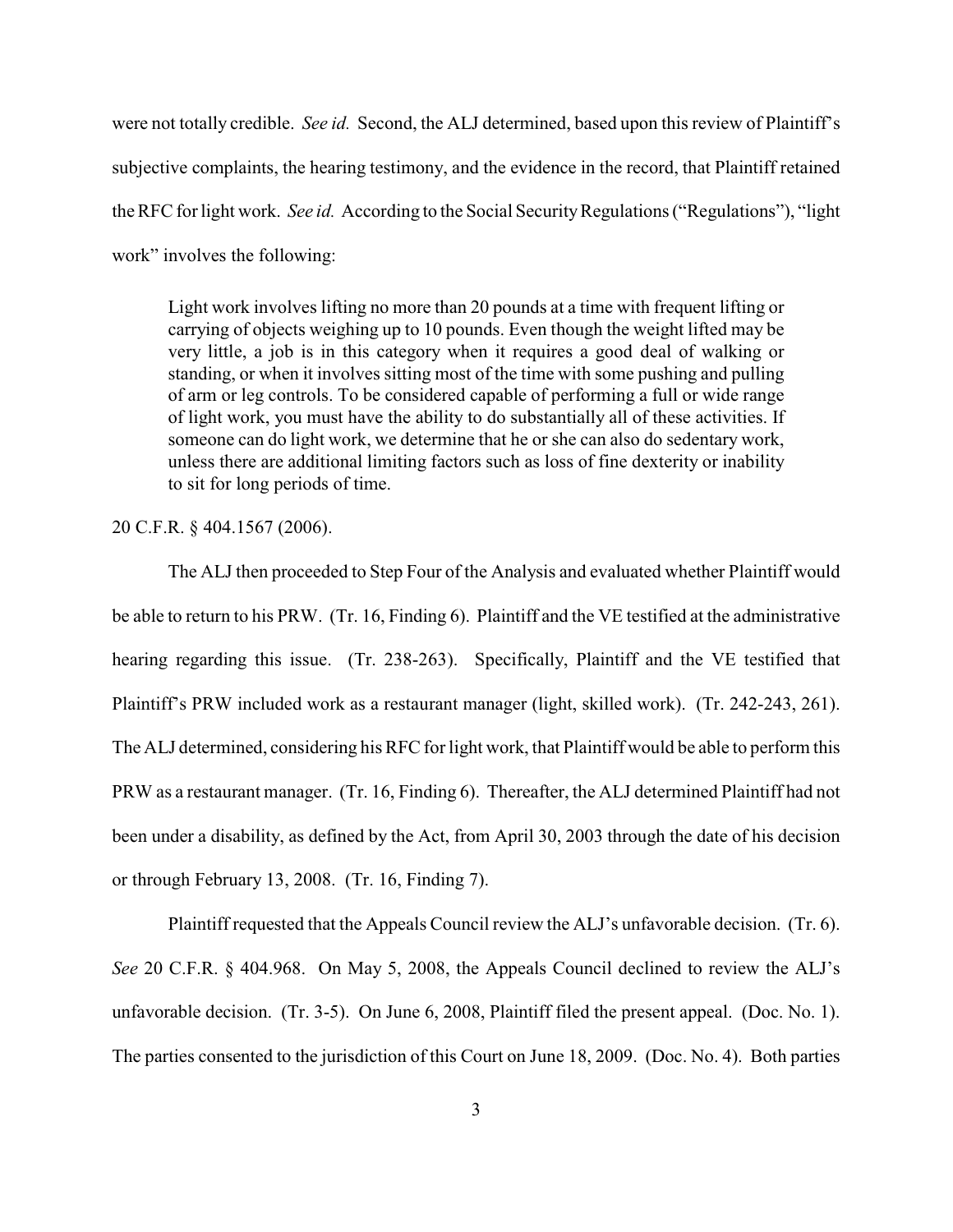have filed appeal briefs. (Doc. Nos. 7-8). This case is now ready for decision.

#### **2. Applicable Law:**

In reviewing this case, this Court is required to determine whether the Commissioner's findings are supported by substantial evidence on the record as a whole. *See* 42 U.S.C. § 405(g) (2006); *Ramirez v. Barnhart,* 292 F.3d 576, 583 (8th Cir. 2002). Substantial evidence is less than a preponderance of the evidence, but it is enough that a reasonable mind would find it adequate to support the Commissioner's decision. *See Johnson v. Apfel,* 240 F.3d 1145, 1147 (8th Cir. 2001). As long as there is substantial evidence in the record that supports the Commissioner's decision, the Court may not reverse it simply because substantial evidence exists in the record that would have supported a contrary outcome or because the Court would have decided the case differently. *See Haley v. Massanari,* 258 F.3d 742, 747 (8th Cir. 2001). If, after reviewing the record, it is possible to draw two inconsistent positions from the evidence and one of those positions represents the findings of the ALJ, the decision of the ALJ must be affirmed. *See Young v. Apfel,* 221 F.3d 1065, 1068 (8th Cir. 2000).

It is well established that a claimant for Social Security disability benefits has the burden of proving his or her disability by establishing a physical or mental disability that lasted at least one year and that prevents him or her from engaging in any substantial gainful activity. *See Cox v. Apfel*, 160 F.3d 1203, 1206 (8th Cir. 1998); 42 U.S.C. §§ 423(d)(1)(A), 1382c(a)(3)(A). The Act defines a "physical or mental impairment" as "an impairment that results from anatomical, physiological, or psychological abnormalities which are demonstrable by medically acceptable clinical and laboratory diagnostic techniques." 42 U.S.C. §§ 423(d)(3), 1382(3)(c). A plaintiff must show that his or her disability, not simply his or her impairment, has lasted for at least twelve consecutive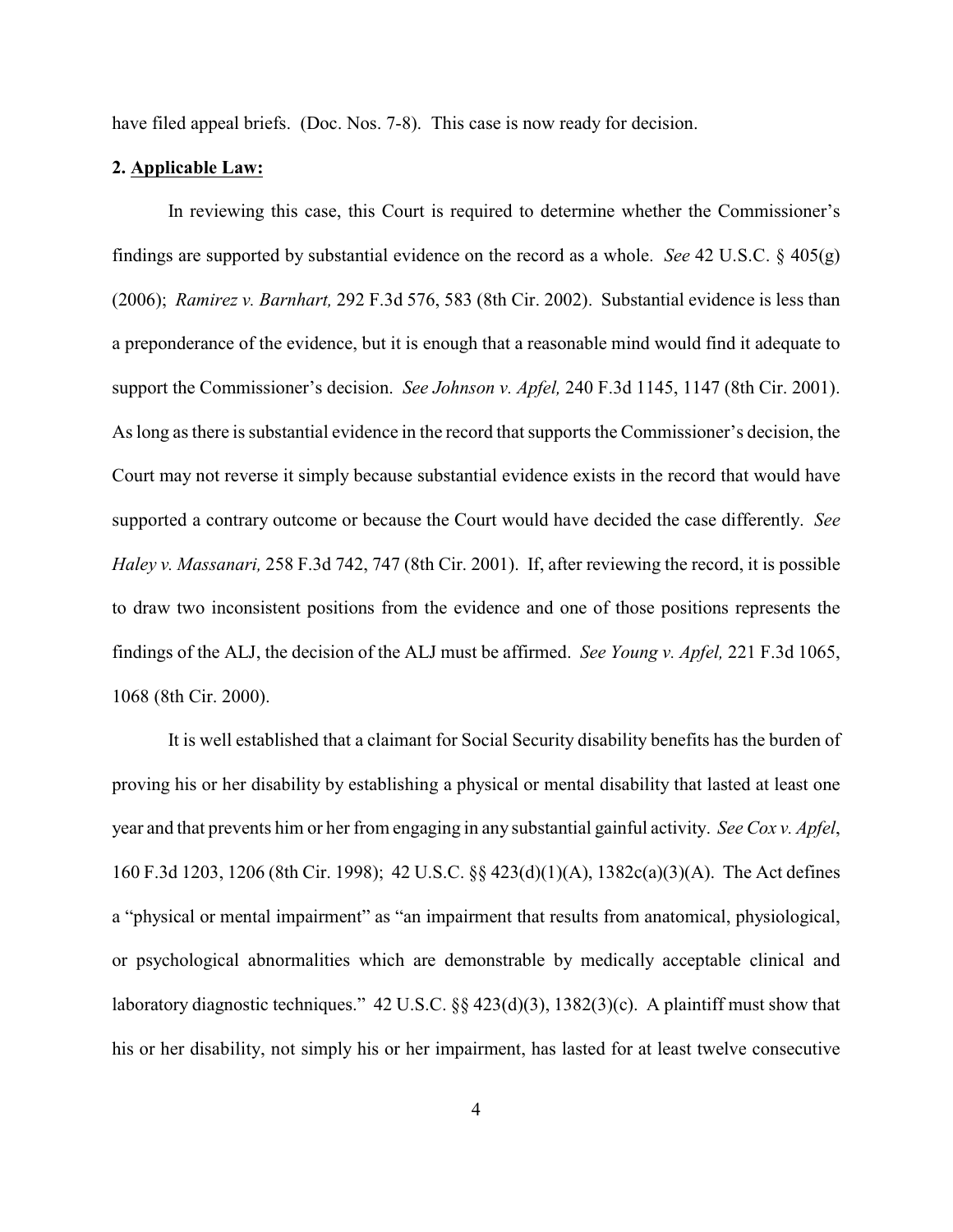months. *See* 42 U.S.C. § 423(d)(1)(A).

To determine whether the adult claimant suffers from a disability, the Commissioner uses the familiar five-step sequential evaluation. He determines: (1) whether the claimant is presently engaged in a "substantial gainful activity"; (2) whether the claimant has a severe impairment that significantly limits the claimant's physical or mental ability to perform basic work activities; (3) whether the claimant has an impairment that meets or equals a presumptively disabling impairment listed in the regulations (if so, the claimant is disabled without regard to age, education, and work experience); (4) whether the claimant has the Residual Functional Capacity (RFC) to perform his or her past relevant work; and (5) if the claimant cannot perform the past work, the burden shifts to the Commissioner to prove that there are other jobs in the national economy that the claimant can perform. *See Cox,* 160 F.3d at 1206; 20 C.F.R. §§ 404.1520(a)-(f). The fact finder only considers the plaintiff's age, education, and work experience in light of his or her RFC if the final stage of this analysis is reached. *See* 20 C.F.R. §§ 404.1520, 416.920 (2003).

### **3. Discussion:**

Plaintiff brings the present appeal claiming the following: (A) the ALJ erred in determining he did not have an impairment or a combination of impairments that met or equaled one of the Listings; (B) the ALJ erred in assessing his credibility; (C) the ALJ erred in evaluating his RFC; and (D) the ALJ did not fully and fairly develop the record. (Doc. No. 7, Pages 2-20). In response, Defendant argues that Plaintiff did not establish that his impairments met or equaled the requirements of any of the Listings. (Doc. No. 8, Pages 3-4). Defendant argues that the ALJ properly assessed Plaintiff's credibility. *See id.* at 7-9. Defendant also argues that the ALJ properly assessed Plaintiff's RFC and properly determined he retained the RFC for light work. *See id.* at 4-7.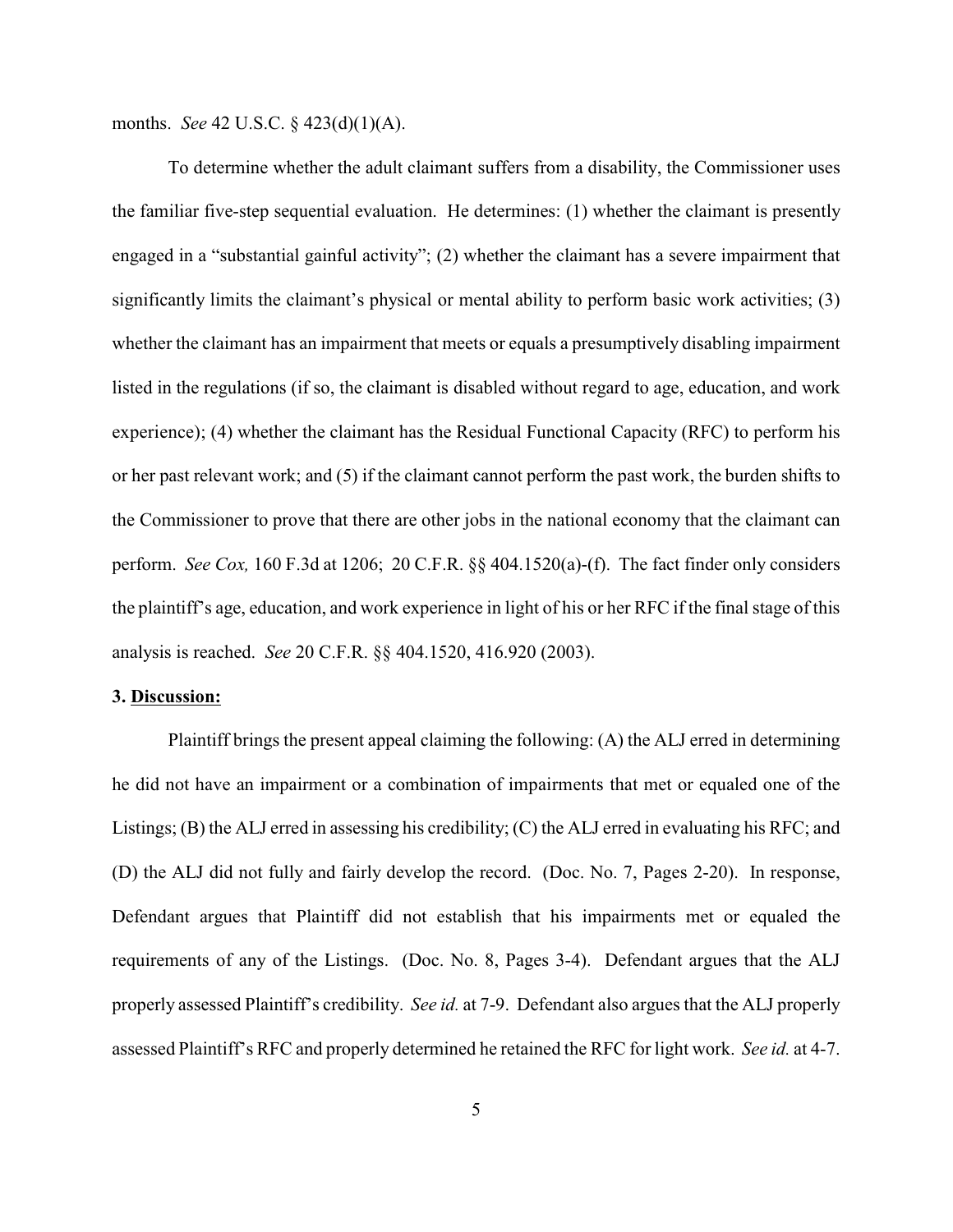Because this Court finds the ALJ failed to properly evaluate Plaintiff's RFC, this case must be reversed and remanded.

Plaintiff claims the ALJ erred in assessing hisRFC. (Doc. No. 7, Pages 10-15). Specifically, Plaintiff claims theALJ erred by improperly disregarding the opinion of his treating cardiologist, Dr. Stan Josef, M.D. *See id.* In response, Defendant claims the ALJ's RFC determination is supported by substantial evidence in the record. (Doc. No. 8, Pages 4-7). Defendant argues that Plaintiff's physical examinations were "consistently negative for significant abnormalities" and that Dr. Josef "regularly described Plaintiff's cardiac condition as 'stable' and noted that he had 'stable exercise tolerance.'" *See id.* Defendant also argues that the opinions of Dr. Josef were properly considered and discounted after the ALJ's review of the entire record. *See id.* 

Based upon a review of the transcript and briefing in this case, this Court finds the ALJ improperly discounted Dr. Josef's opinion of Plaintiff's limitations due to his heart condition and failed to properly assessed Plaintiff's RFC. Dr. Josef is Plaintiff's treating cardiologist. (Tr. 112- 126, 140-143, 159-233). On April 3, 2006, Dr. Josef completed a "Cardiac Residual Functional Capacity Questionnaire." (Tr. 140-143). As a part of that questionnaire, Dr. Josef found that, due to his heart limitations,<sup>2</sup> Plaintiff would need to avoid moderate exposure to extreme cold and heat; *avoid concentrated exposure to wetness, humidity, noise, and hazards; and avoid all exposure to fumes, odors, dusts, gases, and poor ventilation*. *See id.* (emphasis added).

These environmental restrictions are undisputed.<sup>3</sup> These limitations are also nonexertional

 $2$  These environmental limitations were found as a result of Plaintiff's heart disease in combination with Plaintiff's other impairments. (Tr. 140).

<sup>&</sup>lt;sup>3</sup> This Court could find no evidence disputing these findings, and Defendant has not offered any such evidence. *See* Doc. No. 8.